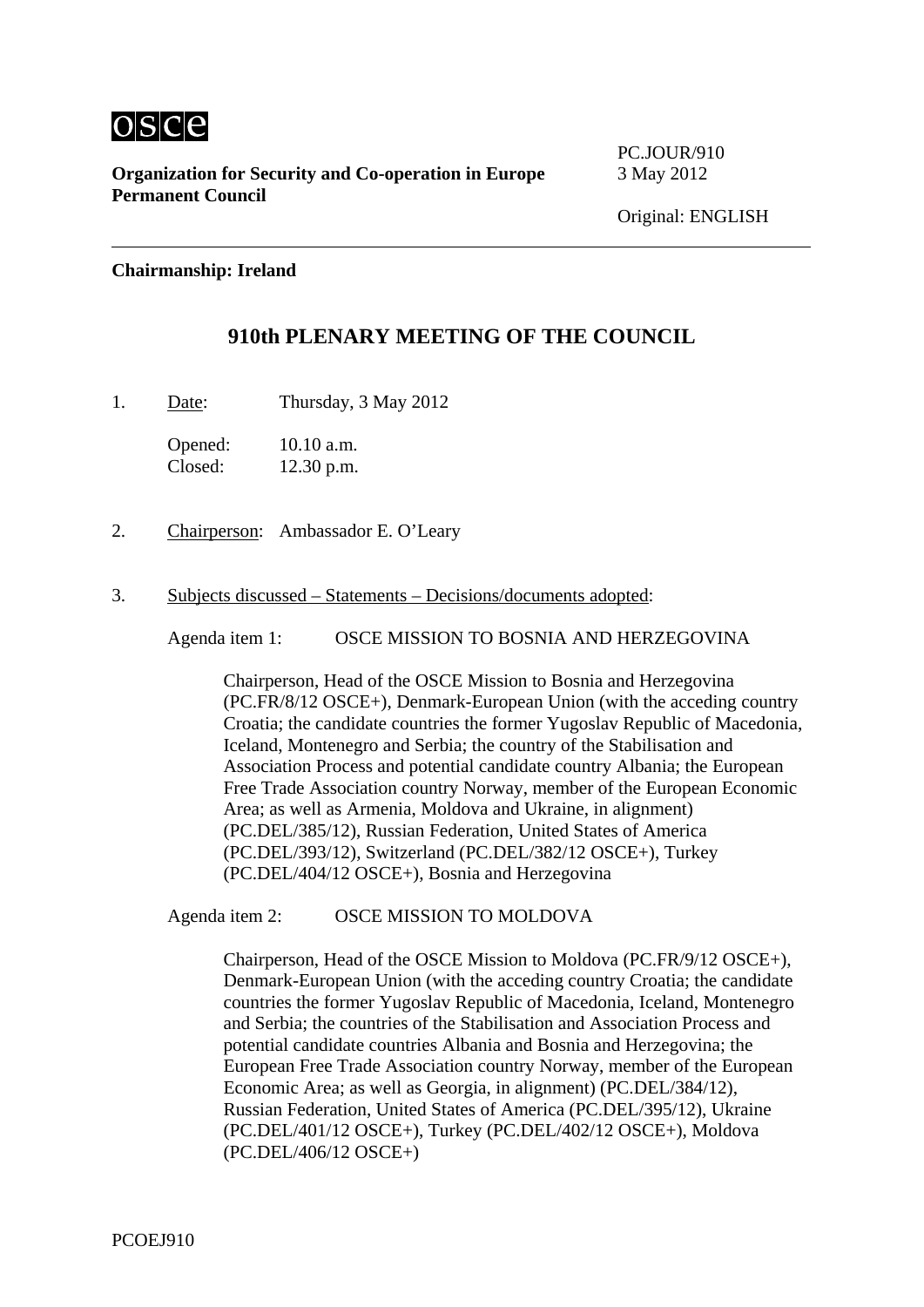### Agenda item 3: REVIEW OF CURRENT ISSUES

- (a) *Blasts in Dnipropetrovsk, Ukraine, on 27 April 2012, and the rule of law in Ukraine*: Denmark-European Union (with the acceding country Croatia; the candidate countries the former Yugoslav Republic of Macedonia, Iceland, Montenegro and Serbia; as well as the countries of the Stabilisation and Association Process and potential candidate countries Albania and Bosnia and Herzegovina, in alignment) (PC.DEL/390/12), United States of America (PC.DEL/397/12), Switzerland (also on behalf of Canada, Liechtenstein and Norway) (PC.DEL/383/12), Belarus, Russian Federation, Ukraine, Chairperson
- (b) *World Press Freedom Day, celebrated on 3 May 2012*: Denmark-European Union (with the acceding country Croatia; the candidate countries the former Yugoslav Republic of Macedonia, Iceland, Montenegro and Serbia; the countries of the Stabilisation and Association Process and potential candidate countries Albania and Bosnia and Herzegovina; as well as Andorra, Armenia, Georgia, Moldova, San Marino and Ukraine, in alignment) (PC.DEL/389/12), United States of America (PC.DEL/396/12), Canada (also on behalf of Liechtenstein, Norway and Switzerland), Chairperson
- (c) *Postponement of the thirty-sixth meeting of the Gali Incident Prevention and Response Mechanism (IPRM), planned to be held on 24 April 2012*: Denmark-European Union (with the acceding country Croatia; the candidate countries the former Yugoslav Republic of Macedonia, Iceland, Montenegro and Serbia; the countries of the Stabilisation and Association Process and potential candidate countries Albania and Bosnia and Herzegovina; the European Free Trade Association country Norway, member of the European Economic Area; as well as Moldova and Ukraine, in alignment) (PC.DEL/388/12), United States of America (PC.DEL/392/12), Russian Federation, Georgia (PC.DEL/391/12), Chairperson
- (d) *Abolition of the death penalty in the state of Connecticut, United States of America*: Denmark-European Union (PC.DEL/386/12), Norway (PC.DEL/380/12), United States of America (PC.DEL/394/12)

# Agenda item 4: REPORT ON THE ACTIVITIES OF THE CHAIRPERSON-IN-OFFICE

- (a) *Facilitation by the OSCE of voting in Kosovo in the forthcoming Serbian parliamentary and presidential elections*: Chairperson (CIO.GAL/54/12), Denmark-European Union (PC.DEL/387/12), United States of America (PC.DEL/399/12), Switzerland (also on behalf of Iceland, Liechtenstein and Norway) (PC.DEL/403/12), Serbia (PC.DEL/400/12)
- (b) *Twenty-second meeting of the Ergneti Incident Prevention and Response Mechanism, held on 30 April 2012*: Chairperson (CIO.GAL/54/12)